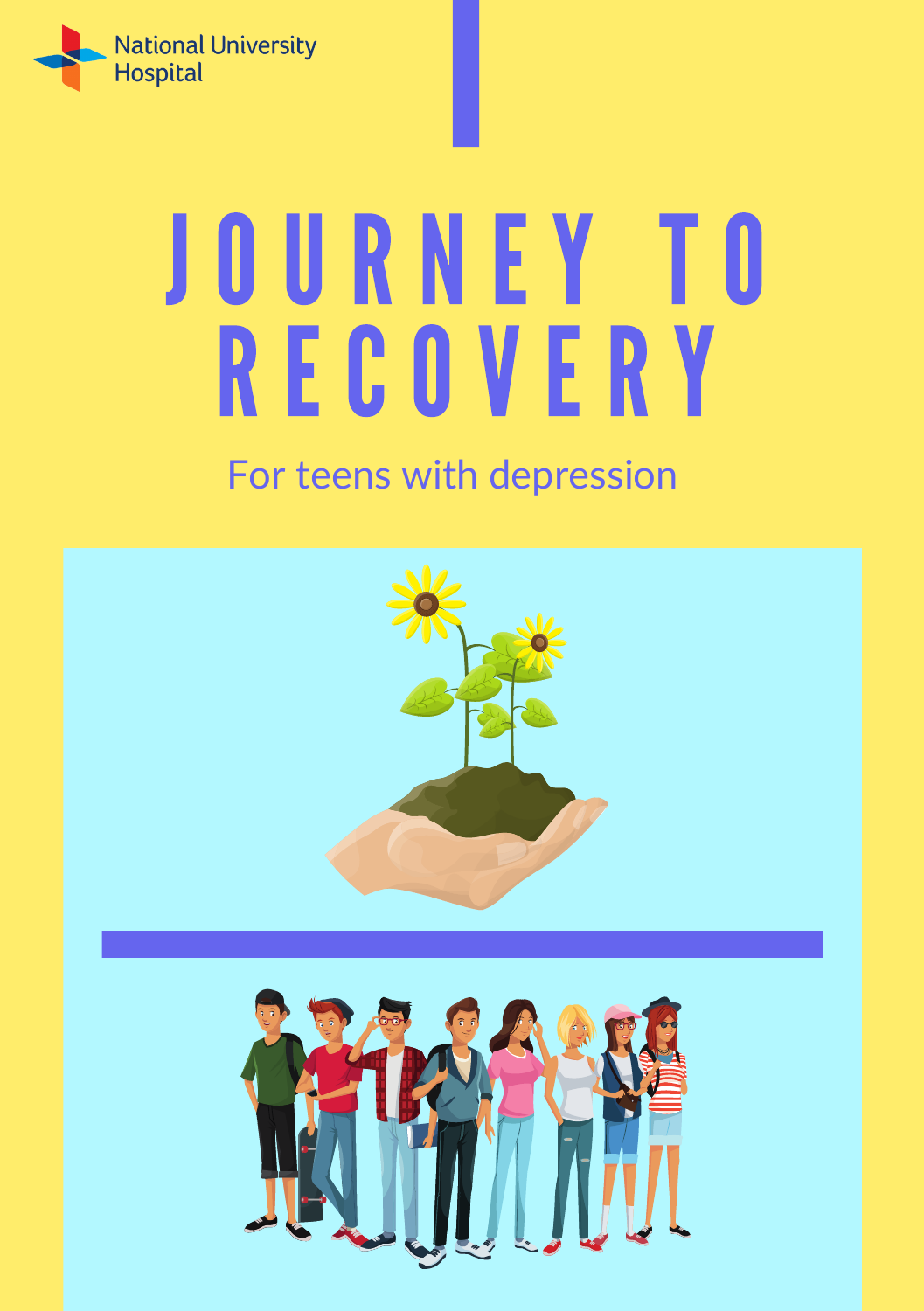## **WH A T I S D E P R E S S I O N ?**

While sadness is a normal emotion and a natural reaction to difficult experiences, depression lasts longer. It can cause us to withdraw from others and make it difficult to carry out our usual activities. Other lesserknown characteristics of depression include:

- Smiling depression: appearing happy on the outside while experiencing low mood and hopelessness internally
- Loss of interest in things you usually enjoy
- Difficulty concentrating in school
- Anger and irritability
- Feeling distant from your emotions





## **I S T H E R E H O P E ?**

When we face difficult emotions and have already tried to get help without much success, it is normal to feel hopeless. Going for therapy may even seem pointless!

Sometimes, being told to stay optimistic feels like others are minimising your personal experiences. However, hope is not about forcing yourself to "stay positive". It is about keeping the belief that a **better situation for you exists** while acknowledging your current state. Maintaining hope is a key aspect of recovery!

## **A V I S I O N F O R R E C O V E R Y**

#### What is important to me?

- Friends and relationships
- Family
- Hobbies
- School
- Personal identity (Who am I?)
- Religion

Figuring out what you value most can help you visualise your future. This provides direction in recovery and a reason to maintain hope. Psychotherapy can help you clarify these values and goals, and create a realistic plan to achieve them!

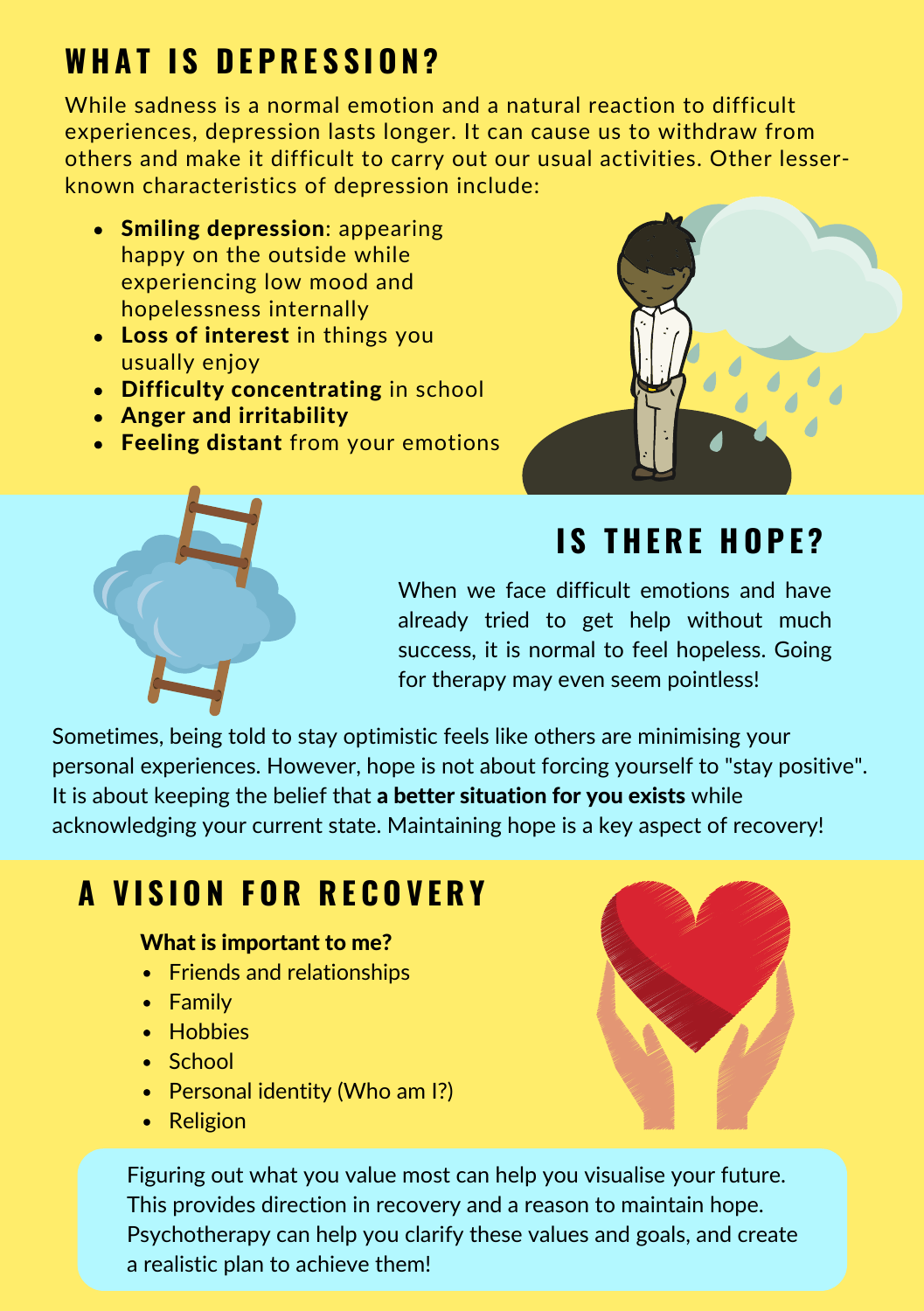## **WHAT TREATMENTS ARE AVAILABLE?**

- Psychotherapy (Group/Individual)
- Medications
- Case management
- Parenting support
- Family therapy





A combination of the treatments above are often recommended for holistic and stable recovery.

## **WH Y G R O U P T H E R A P Y ?**

Along with other treatments such as individual therapy and medications, group therapy can support you in your recovery journey. You can:



- Understand your condition better
- Learn skills and coping strategies
- Know you are not alone
- Share in a safe environment
- Learn to interact with others effectively
- $\bullet$  Learn from others in the same situation
- Support one another's recovery journey

## **MAKING THE BEST OF MY TREATMENT**

- Take medications as prescribed
- Attend therapy sessions as scheduled
- Practise skills learnt in therapy
- Keep in touch with case managers
- Be patient. Treatment takes time, and recovery is an ongoing journey with its ups and downs





## **S T A Y I N G C O M M I T T E D**

It is normal to notice little improvement after your first few sessions. Staying open and committed to treatment greatly improves your chances of recovery. It is essential to talk to your healthcare professional if you have concerns about your treatment.